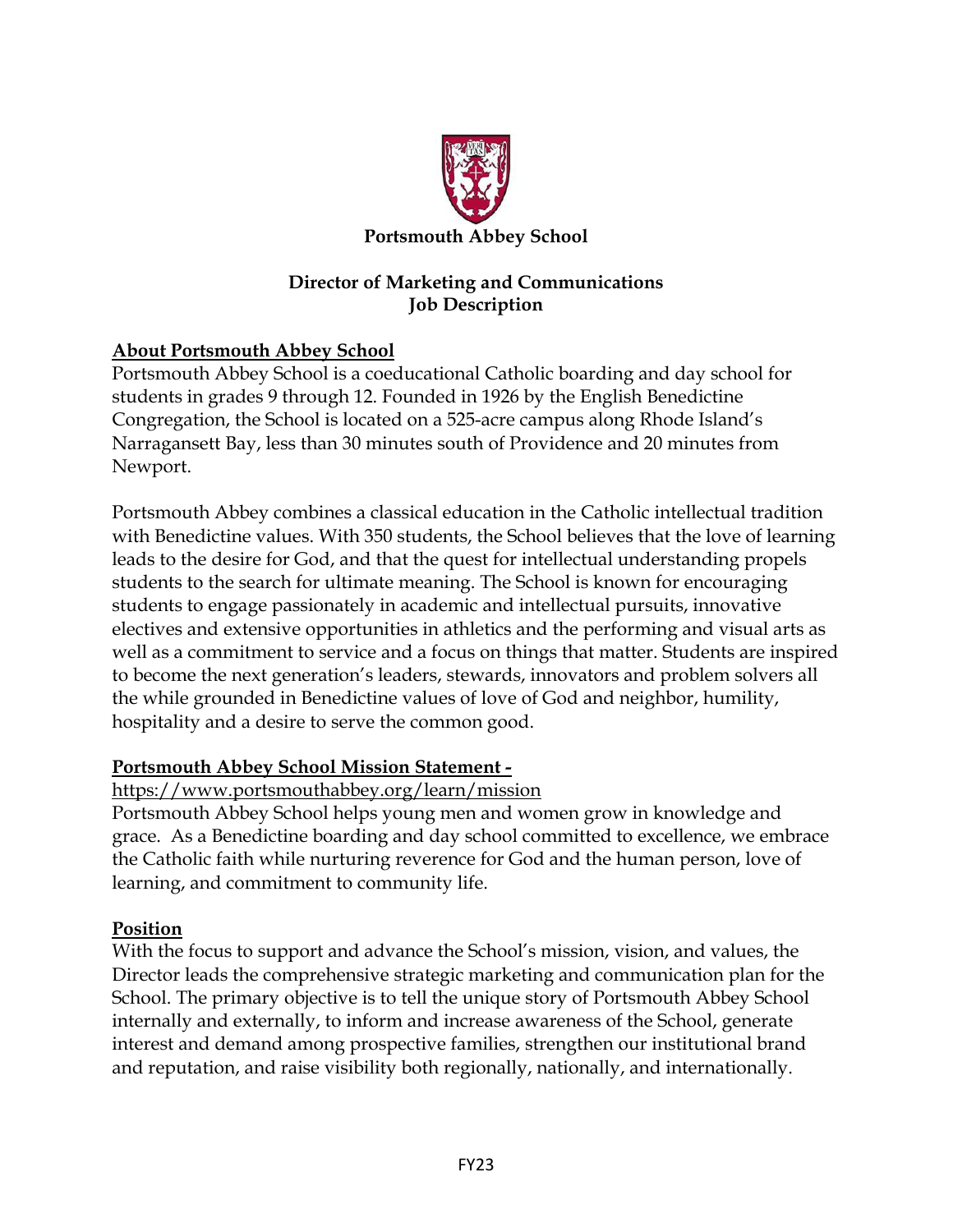### **Key Responsibilities:**

- Collaborate with the Head of School, Admission and Advancement Offices to develop new strategies for enhancing the existing marketing and communication plan. The Director is a collaborative and impact-focused communicator who uses a well-developed understanding of the School and its people to support the wideranging engagement with the Abbey community and the institution's many stakeholders and audiences.
- Manage the work of the marketing and communications department consisting of the Director and an Assistant Director, which is responsible for producing all official school communications to all major constituencies (prospective students and their families, parents, alumni, key volunteers, major donors), including:
	- o Digital communications: website, institutional communication, and social media channels
	- o Print publications: admission materials, alumni direct mailings, school handbook, the curriculum guide, the Annual Report on Giving, and employee recruitment materials
	- o Periodicals, printed and digital. Current examples: *The Bulletin, Monthly Musings*
	- o Media relations: local, regional, and national
	- o Advertising: print, digital and through use of Google analytics
	- o Videos, video streaming, slideshows, etc.
- Maintain and manage the School's website, including content, appearance and architecture of the site, working in conjunction with other departments to ensure their pages are consistent with standards for design, content and end user experience.
- Maintain and manage the School's social media pages, including content, appearance and architecture of each, working in conjunction with other departments to ensure their pages are consistent with standards for design, content, and end user experience.
- Oversee and manage official school communications across all media platforms and ensure materials are timely, accurate, in adherence with the School's Style and Standards Guide, and in support of the School's mission and priorities.
- Manage the use of the official School branding across departments such as logos, colors, and fonts, to ensure consistency of use schoolwide
- Review the School's Style and Standards Guide annually and revise as needed.
- Provide support to the Head of School, administrators, and departments schoolwide to identify communications, marketing, media, and public relations opportunities to inform and solidify relationships with all constituencies - including students, parents, grandparents, faculty, staff, alumni, and the greater community.
- Partner with the Director of Enrollment Management and the Office of Admission to develop and implement admission marketing and communication strategies, including outreach to prospective students and families from inquiry to enrollment,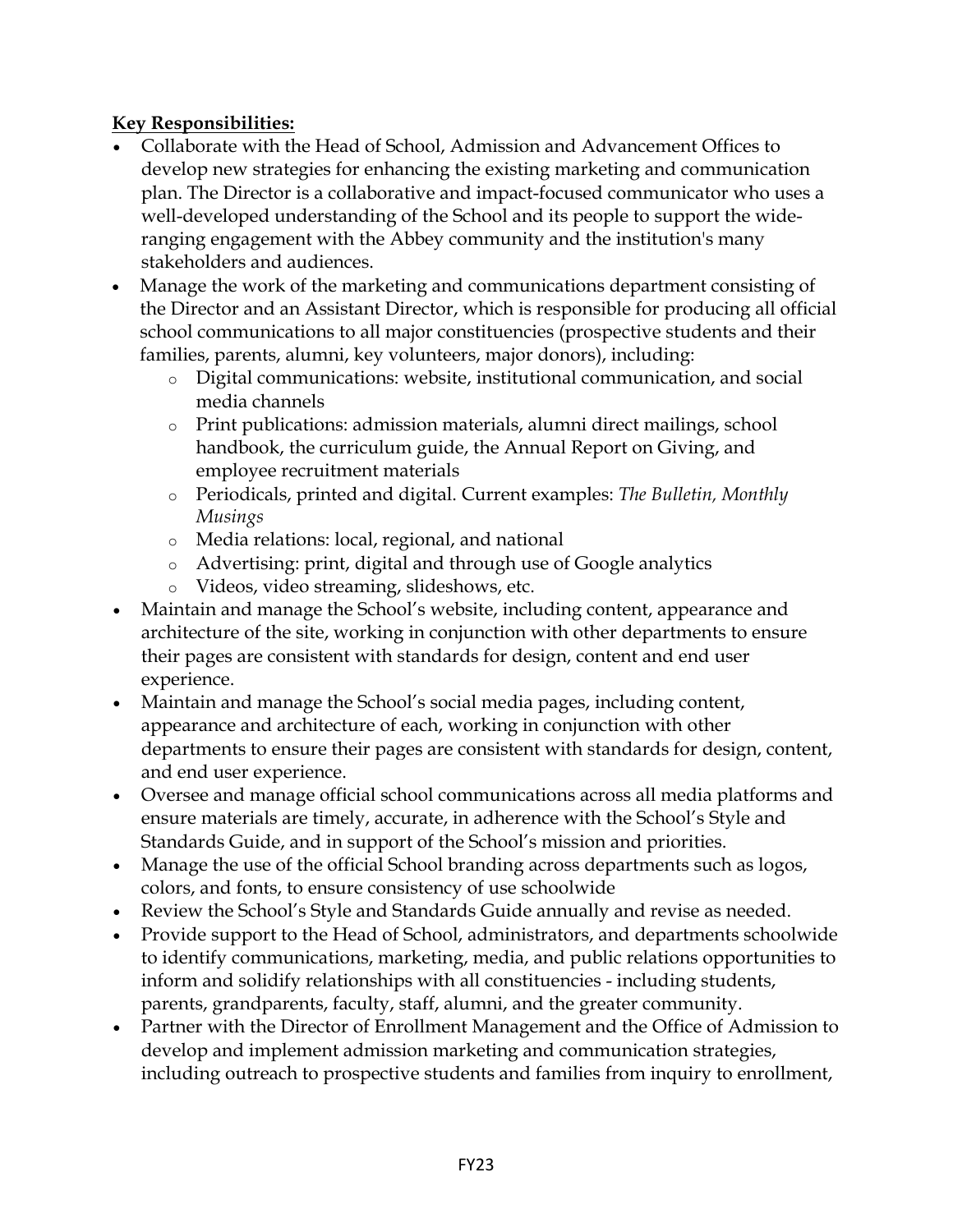and continued support for new students and families to welcome them to our community.

- Ensure that strategies and content are in alignment with Portsmouth Abbey School communications policies and protocols relating to brand identity, editorial style, image use, copyright, social media guidelines, web hosting, accessibility and vendor hiring.
- Provide support to the Director of Parent Relations with communication to current families to engage parents and enhance retention.
- Collaborate with the Director of Advancement and the Office of Development & Alumni Affairs to design and implement marketing and communication strategies to strengthen donor engagement and drive increased contributions and participation.
- Identify, track, and report the impact of communications with key benchmark data and survey metrics.
- Conduct market research to analyze current trends and identify opportunities to promote the School.
- Manage the Marketing and Communications budget to meet and remain within the annual allocation.
- Represent the School's senior administration at events, serve on School committees, and attend School events, as appropriate. Examples include: School Assemblies, special student events, Admission Open Houses, Commencement Weekend, Reunion Weekend
- Hire outside photographers as needed for special events
- Assist in communications response in crisis situations.
- Perform other related duties as assigned.

# **Preferred Skills, Capabilities, and Qualifications:**

- The ideal candidate will have excellent writing, communication, and interpersonal skills, think creatively and strategically, be a problem-solver, possess proven leadership skills, be a team player, and be a great cultural and mission fit for the School community.
- Bachelor's degree in English, journalism, communications, marketing, or equivalent field required. Master's degree preferred.
- Five or more years of experience in marketing and communications with independent schools, college/university or non-profit organizations preferred.
- Excellent writing and editing skills, including proficiency in MLA and Associated Press writing styles
- Proven ability to effectively lead and manage a team.
- Proven ability to effectively lead and manage multiple projects simultaneously.
- Be adaptable and flexible in a fast-paced environment.
- Familiarity with Finalsite, Raiser's Edge, Adobe Photoshop, InDesign and Illustrator or their equivalent.